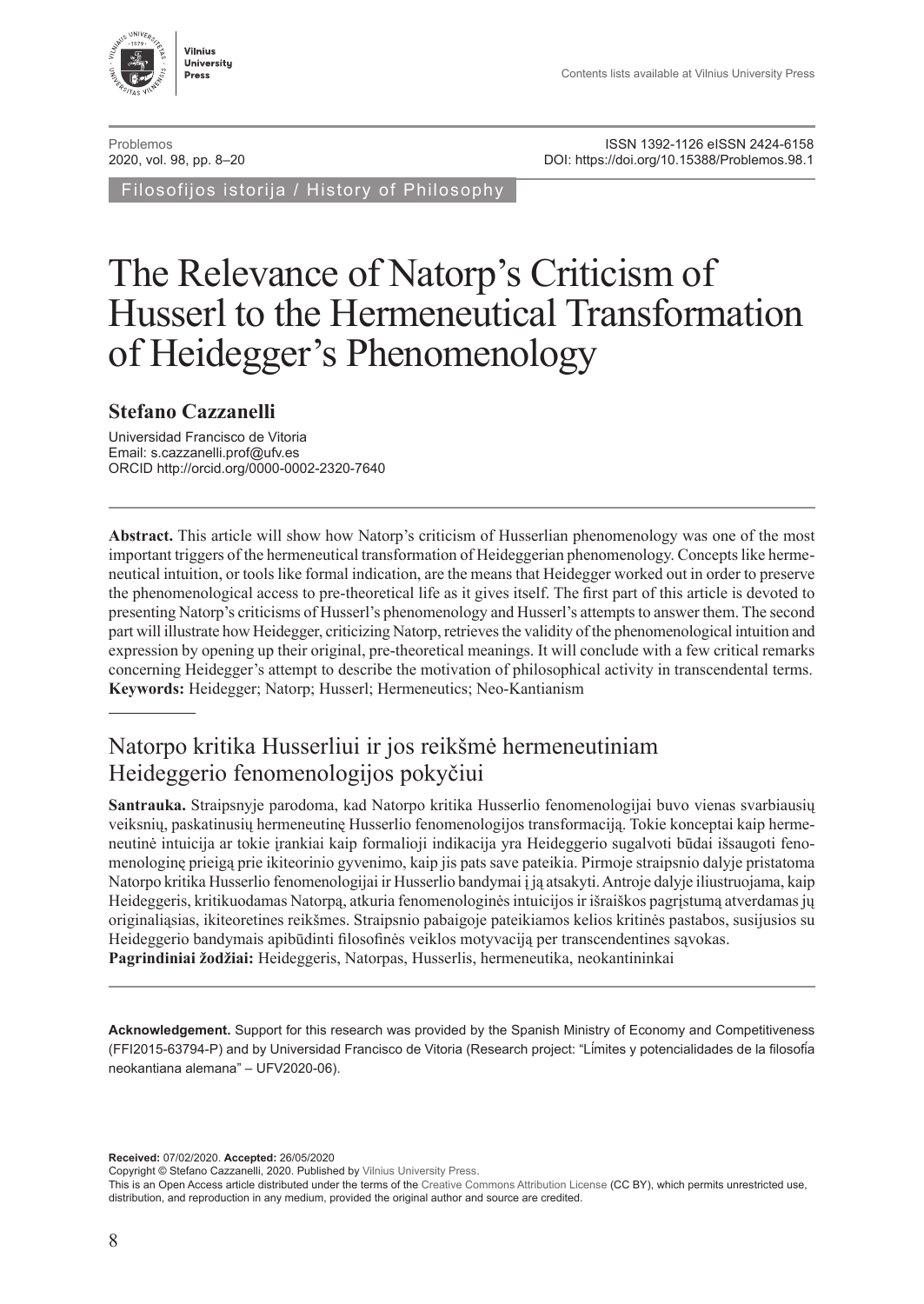#### **Introduction**

In 1995 Theodore Kisiel published a famous article entitled *Why Students of Heidegger Will Have to Read Emil Lask* (Kisiel 1995). Our purpose here is to demonstrate that in order to understand Heidegger's original interpretation of phenomenology, Heidegger's students should read not only Lask, but also Paul Natorp. The first reason is that Lask was a Neo-Kantian who leaned towards phenomenology, and, as Kisiel demonstrates, helped Heidegger himself to move away from his Neo-Kantian background. The second is that – and this is our thesis – Natorp was indirectly one of the architects of the hermeneutical transformation of Heideggerian phenomenology. For Heidegger, he was "the only person to have brought scientifically noteworthy objections against phenomenology" (Heidegger 1999:  $101/85$ <sup>1</sup>. When in 1929 in Davos Cassirer asked Heidegger who the Neo-Kantians were, he began to respond by giving some names: Cohen, Windelband, Rickert, Erdmann, Riehl. As we can see, there is no mention of Lask or Natorp. Taking into account the scarce consideration that Heidegger had in that period for the Neo-Kantian philosophy – considered as mere epistemology – not mentioning either Lask or Natorp in this list can be interpreted as a re-evaluation of the philosophical importance of their thought for Heidegger.

In fact, in the case of Paul Natorp, in addition to a "return to Kant" we could also speak of a "return to Hegel".<sup>2</sup> His philosophy is an adapted version of the dialectics that attracted Heidegger's attention, to the point that in his first courses we can find many references to the distinguished professor of Marburg. This attention stems from the fact that Natorp's criticisms of phenomenology, as we will see later, managed to shake Husserl's core theory by striking the foundations upon which it was built. Heidegger, in response to these criticisms, had to learn an alternative way of approaching the phenomena: the original presentive intuition would have to be enriched and *dynamized* if it really wanted to give the things themselves, that is to say, the intentional experience of factical life.

An important methodological clarification is necessary before proceeding. Our goal is to clarify how Natorp's thought, read through Heidegger's interpretation, pushed the latter to hermeneutically transform phenomenology. Therefore, it is not our intention to clarify the complexity of Natorp's thought in all its extension but to limit ourselves to the analysis of those texts and those passages on the basis of which Heidegger elaborated his criticism.

## **Natorp's Criticism of Phenomenology**

The intellectual friendship between Husserl and Natorp blossomed early on. Proof of this is in the large quantity of letters exchanged from 1894 – the date of the first letter

<sup>&</sup>lt;sup>1</sup> Citations of Husserl's and Heidegger's texts list the pagination of the German edition followed by the pagination of the English translation if applicable.

<sup>2</sup> Hegel'influence on the Marburg Neo-Kantianism is clearly affirmed by Theodor Kisiel: "[There is an] historical difference in the two schools of "Neo-Kantianism" at the turn of the century, namely, the Neo-Fichtean tendency of the southwest German school and the more Neo-Hegelian thrust of Marburg, especially with Natorp and Cassirer" (Kisiel 2000: 244).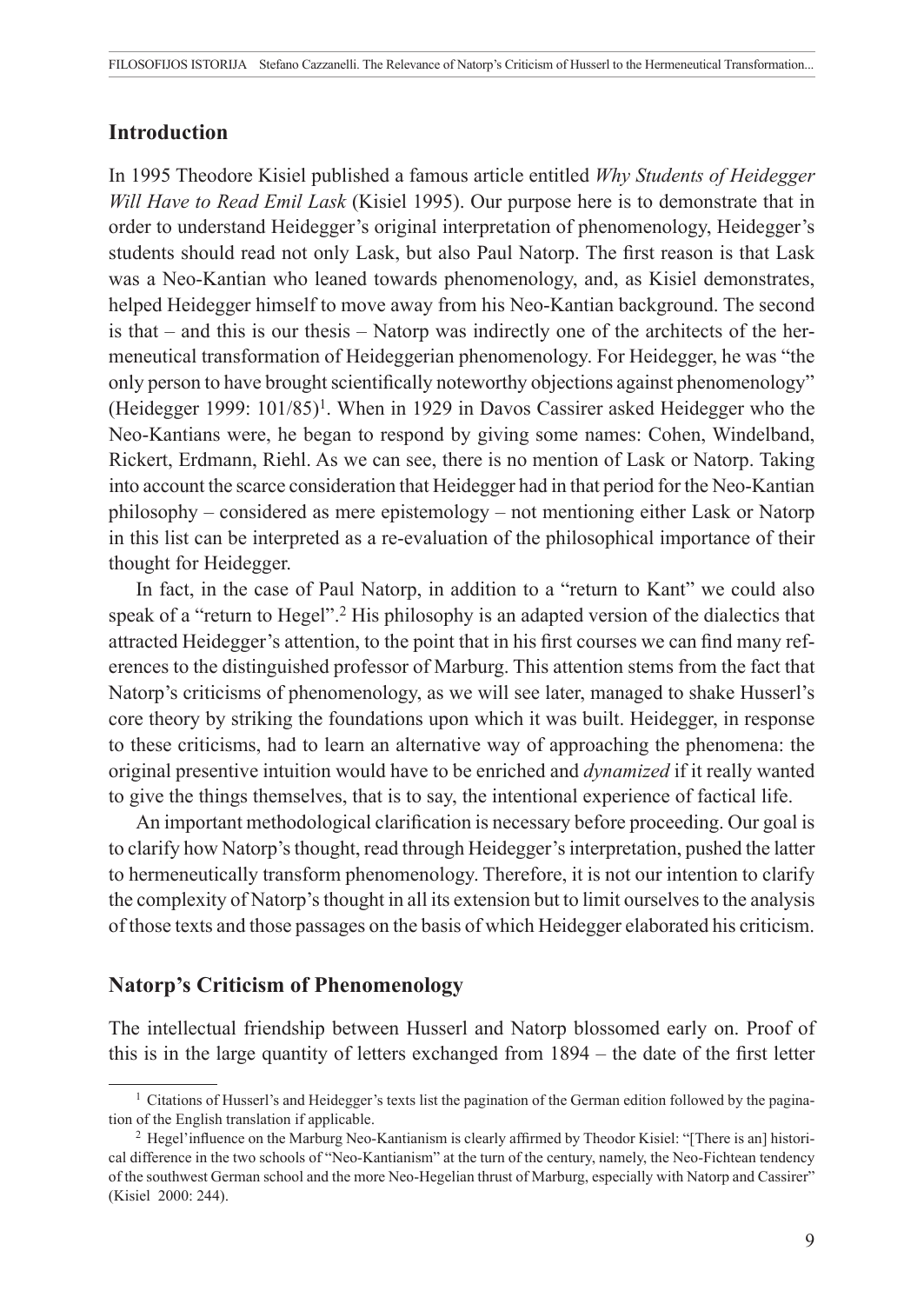made available to us – until Natorp's death in 1924. The range of topics discussed is wide ranging. We will limit ourselves here to the aspects of this dialogue that interested Heidegger and that impelled him to deepen his knowledge and understanding of the key issues of phenomenology.

## *The problem of phenomenology as a science of experience according to Natorp*

Natorp's fundamental criticism of phenomenology is the thesis for which an immediate capture of experience, its intuition, is impossible. The same possibility of a science of experience, that is, of a phenomenology as an *immediate* description of the data of consciousness, is for Natorp denied a priori. Husserl, like Brentano and Dilthey, falls into the trap of a descriptive psychology of the life of conscience, believing in this way to be able to render essentially evident the pure acts of it. On the contrary, all description is already objectivation: "description and theory are absolutely joined: description is objectivation in the same way that theory is" (Natorp 1912: 280)3. This criticism does not run out of steam when in 1913 Husserl publishes the first volume of *Ideen* in which phenomenology appears enriched by the method of reduction and, above all, based on the principle of all principles that assigns intuition a fundamental role. Natorp, in fact, takes a few months to publish his criticism in which he denies to Husserlian intuition any capacity to give the phenomena as pure data (Natorp 1917/18).

The flow, the becoming, is the original root, but it is a land lost forever. Phenomenology embarks on an impossible adventure when it seeks to return the experience in its original form through a second act, that is, through reflection. According to Natorp, reflection transforms into object what by definition is its opposite, that is, the immediate flow of experience, the subjective life. Like Narcissus, who confused his reflection with a true body, Husserl wants to give the subjective and only finds his relic objectified. Like Midas, who transformed everything he touched into metal, Husserl also "kills subjectivity to dissect it and believes that he can find the life of the soul within this dissection!"; "Husserl refuses to recognise – from a conceptual approach – this secondary act, this completely artificial objectivation of the subjective as such, as *completely and absolutely dependent* on the primary act of the only authentic, truly original objectivation" (Natorp 1912: 103 and 282)4.

<sup>3</sup> To understand what objectification is in the Marburg school, the following words by A. Kim are useful: "On the Marburg view, the object is a task, not an already completely determined thing, but something to be determined; so, too, the subject cannot be the independent, passive recipient of the thing. Rather, the subject, or better, the "subjective" *is* the act of objective determination. Its cognitive structure determined by the objects the subject constructs, object and subject develop in a double helix of mutual constitution. [...] As it begins the *work* of thinking the object, this activity progressively determines not only the object, but also, simultaneously, the activity's own origin, the subject. Hence, if the fully determinate object is an ideal *goal* of thinking, then so too is the fully determinate subject. What *is* – right now and forever – is the activity of objectivation, on the way towards the object" (Kim 2015: 49).

<sup>4</sup> Husserl's phenomenological approach is more complex than appears from Natorp's criticism. For an analysis of these issues more faithful to the letter of the Husserlian text in connection with Natorp, see Staiti 2014: 126-131.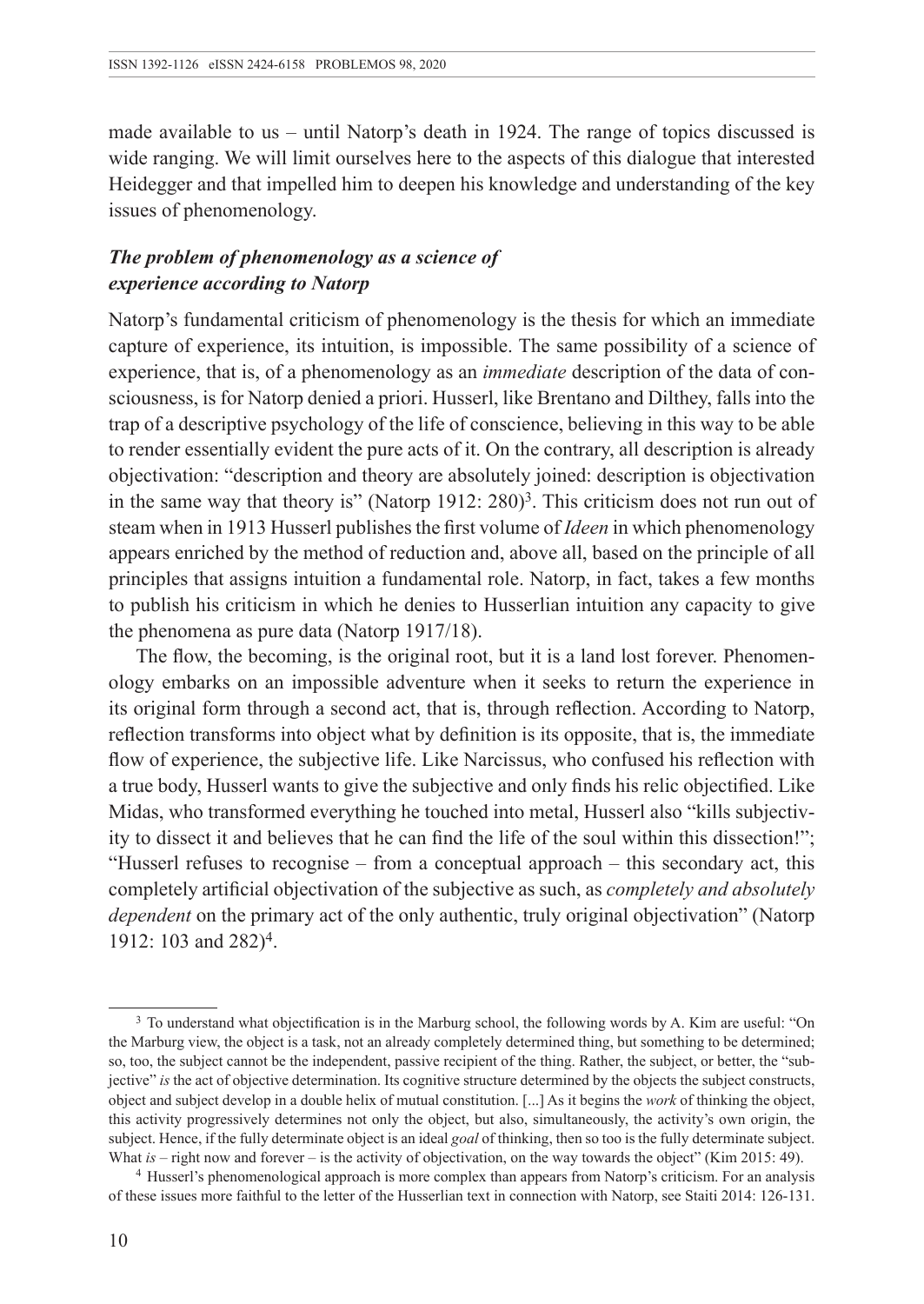This originality of life is a concept that the Neo-Kantians inherited primarily from Fichte, who had radically separated philosophy and life, thought and facticity, so that, although the aim of philosophy is to know life, the former can never entirely reach the latter. For this same reason, Lask defined the original givenness of something as a "lost paradise" to which it is impossible to return by means of knowledge (Lask 1912: 173).

What is at stake is the problem of the "confusion" between intuition and expression. For Natorp, all intuition is already expression, that is, intuition governed by concepts. Expression is an eternal movement of objectivation that has as its highest regulative idea, as an unattainable limit, the perfect determination of the object and at the same time has behind it, as a lost paradise from which it comes, the pure flow of experience. The real movement of thought is therefore an infinite work between two ideals: the λόγος, the fixed Being of Parmenides, and the πάντα ρεῖ, the phenomena of Heraclitus. Natorp's hero is Plato, who, according to his interpretation, would have set ideas in motion just to escape the danger of Eleatic fixity.<sup>5</sup> The multiplicity of experience is gathered in the unity of the soul [*Verbindung*] and in the objective unity of the idea, that is, of the law. What are the phenomena? They are what is collected in the continuity of objects, Becoming towards Being. The latter, in turn, is not the adversary of Becoming, rather it is its point of arrival (Natorp 1912: 138).

#### *Objectivation and subjectivation: the two directions of knowledge*

The discussion above allows us to introduce the second of Natorp's fundamental criticisms of Husserl. It is the thesis by which the natural attitude of knowledge that proceeds from phenomena to objects, from subjective perceptions to their ordering in objective units according to the laws of the natural sciences, can be inverted in an opposite movement of subjectivation according to which what has been solidified becomes fluidized again. This is the specific task of psychology, which consists precisely in rediscovering the subjective face of phenomena, the essential origin of objects in the sphere of the subject and its experience. In ontological terms, Natorp would say that it is about bringing to light the origin of Being into Becoming, its "kinetic" structure, the pure thought and his dynamics in the sense of Cohen and Marburg Neo-Kantianism.

The subjective and the objective are the two sides of the same coin; there are not two different types of knowledge, but rather two divergent directions of the same and unique cognitive *process*. If we talk about the process of knowledge, we can also note that the subjective and objective are constantly switching between each other's roles: what in one sense is objective, in the other is subjective and what *was* objective in one direction has *now* transformed into subjective. It does not make sense for Natorp to speak of "phenomenon" as something fixed, be it the object that appears or the experience in which the

<sup>&</sup>lt;sup>5</sup> "Thus, on the one hand there is no movement of the things that merely participate in the Ideas, and on the other the stillness of the pure Being of Ideas, but both together (ξυναμφότερα, 249 D [*Sophist*]), stillness and movement, are found in both areas: in the context of Ideas and, *therefore*, in the context of everything that participates in Ideas, that is, of everything that, in accordance with Ideas, 'is"" (Natorp 1921: 294).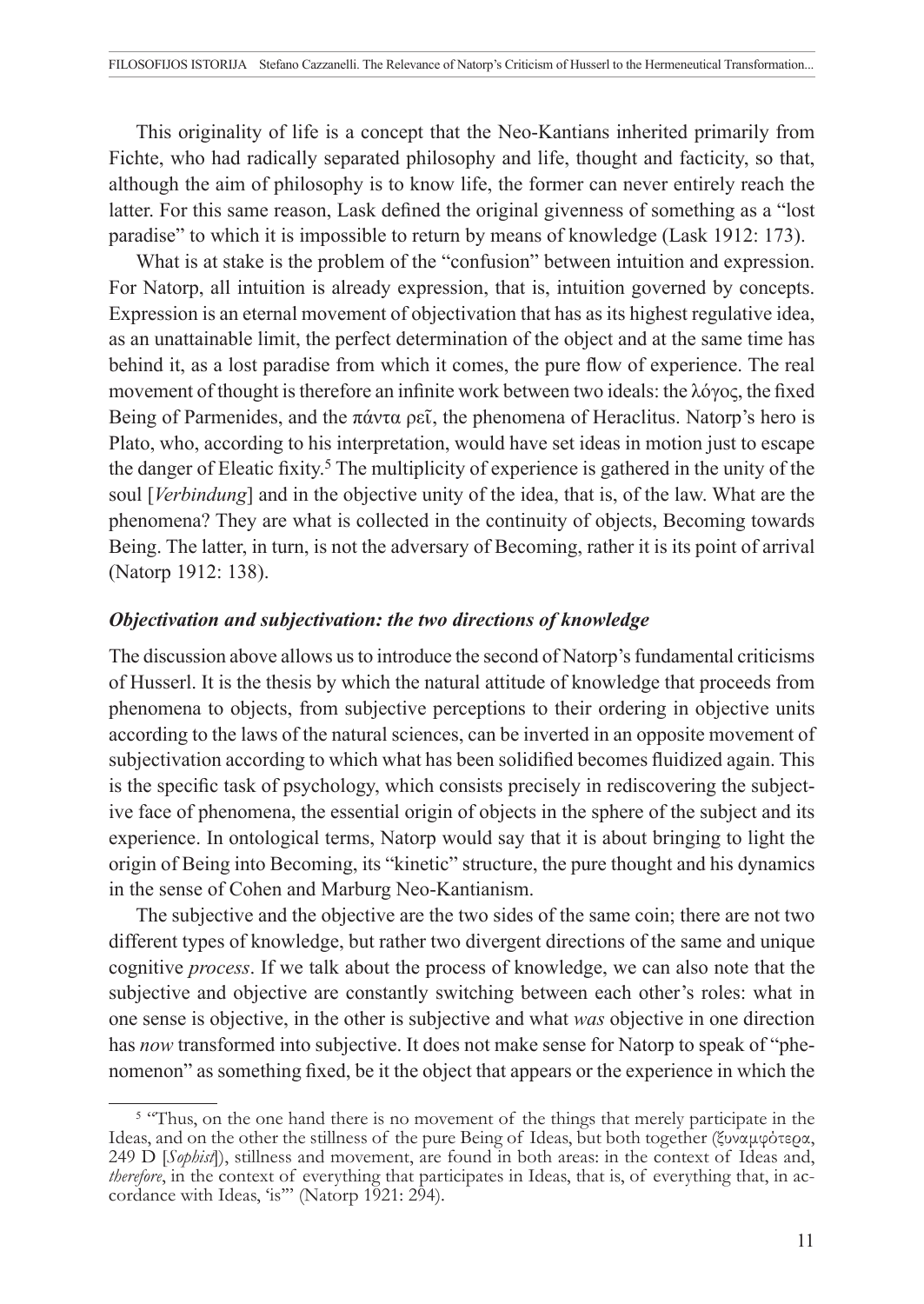object manifests itself.6 Nor does it make sense to suggest a striking difference between phenomenon and object. The phenomenon is only and exclusively the modality with which something appears, the phenomenal content, which I can then analyse according to *two points of view*: the subjective, which makes room for its interpretation as experience, and the objective, which interprets it as object. "There aren't two specific spheres of phenomena, rather, every phenomenon is necessarily, on the one hand, a phenomenon for a consciousness and – not any less necessarily – on the other hand, a phenomenon of the object" (Natorp 1888: 43). Husserl could by no means accept the reduction of the phenomenon to "points of view" in these terms insofar as it necessarily implied the elimination of givenness, as the given at a certain stage of the cognitive process is transformed into what is intentioned at a higher level and vice versa, all depending on the direction of the cognitive method. The objective direction, in its infinite journey towards the universal law, constantly transforms the subjective experience into an object. And vice versa, the subjective direction goes back and constantly deconstructs the object in experience.

Ultimately what differentiates Husserl and Natorp is the abyss that opens up between dialectics and phenomenology or, as Heidegger puts it, of the negation or preservation of the difference between intuition and expression, between aesthetics and analytics. Natorp analyses the cognitive process "from above" or, as it were, from the outside, where knowledge appears in its unstoppable dynamism that destroys every firm point; Husserl analyses the cognitive process "from below", from within, where the phenomena appear to us. As a visual aid, we could say that Natorp puts the focal point in the center of a moving circle and from there he sees the points of the circumference moving and constantly exchanging; Husserl, in contrast, establishes the focal point in the circumference itself and therefore saves the difference between the experience in which the object appears to me and the object which appears itself:

It is phenomenologically false to say that the difference between a conscious content in perception, and the external object perceived (or perceptually intended) in it, is a mere difference in mode of treatment, the *same appearance* being at one time dealt with in a subjective connection (in connection with appearances which relate to an ego), and at another time in an objective connection (in connection with the things themselves) […] The appearing of the thing (the experience) is not the thing which appears (that seems to stand before us *in propria persona*). As belonging in a conscious connection, the appearing of things is experienced by us, as belonging in the phenomenal world, things appear before us. The appearing of the things does not itself appear to us, we live through it (Husserl 1968: 349-350/83).

<sup>6</sup> Here we find a fundamental point of contrast between the Neo-Kantian school of Baden and that of Marburg. For this latter objects are not "given" but "produced" by transcendental subjectivity. This goes back to Cohen's reading of Kantian a priori laws as formal conditions of the possibility of experience in *constructive* terms: "Space is not an empirical concept abstracted from external experience. It is, rather, space which constructs [*construirt*] the external objects from which experiential impressions proceed" (Cohen 1871: 7). For an analysis of the importance of Cohen's Kantian reading for Marburg Neo-Kantianism see Köhnke 1991: 178-184.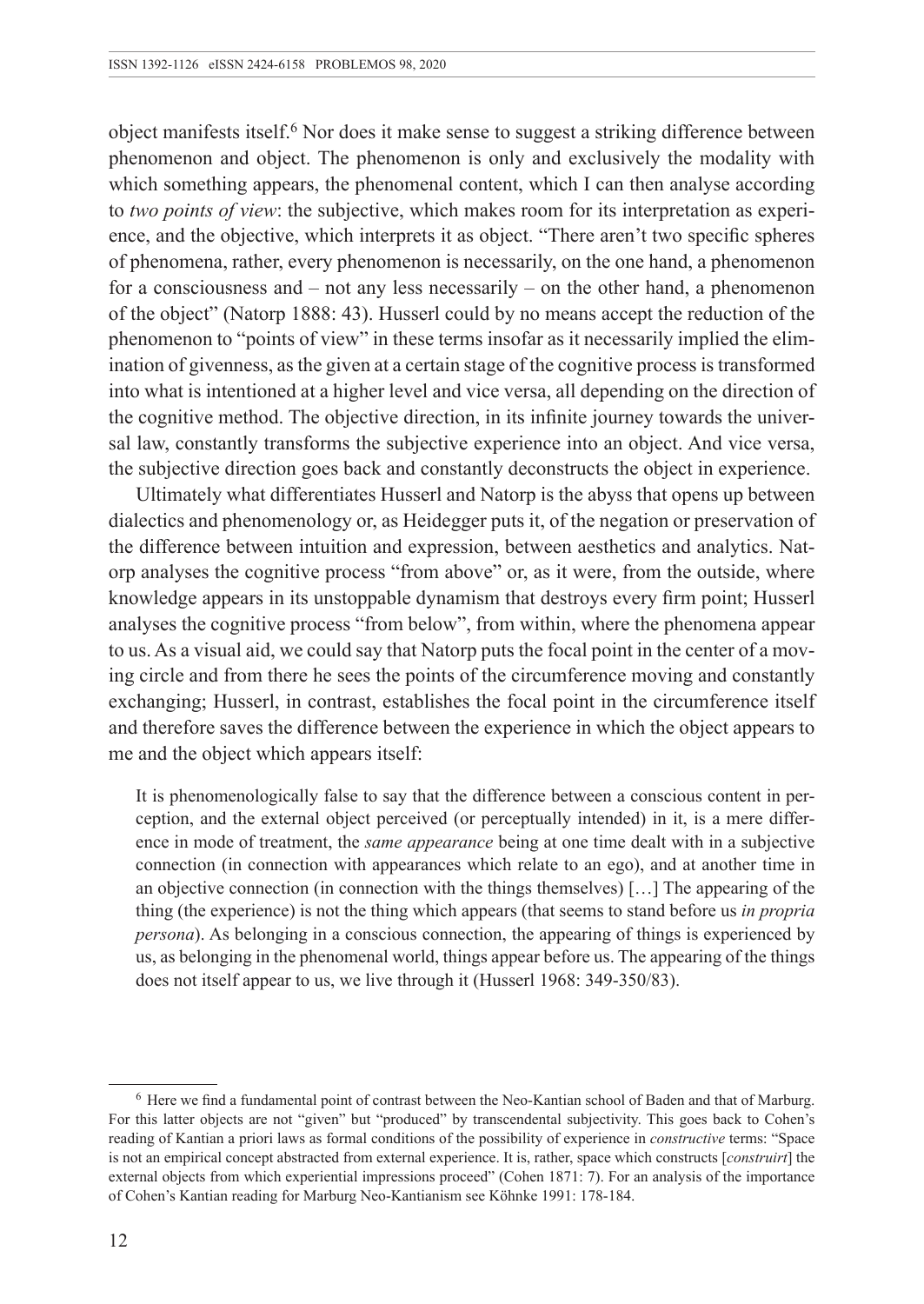#### *Reconstructive psychology as the only way to return to experience*

The subjective direction of knowledge, for Natorp, pertains to psychology. As we saw, experience cannot be captured directly: it is impossible a description or an intuition of an experience that does not transform it into an object. Experience is the insurmountable limit of knowledge, which this will never be able to grasp directly. So what do we do? The only way to return to the experience is *reconstruction*: it is a matter of recomposing the original unity of the experience that objectivation has divided up, reconnecting the dots between its significant components. It is the task of moving from the law to its particular cases, from the abstract to the concrete or, to put it another way, it is a matter of returning from synthesis to analysis, being aware that the elements of synthesis are never pre-ordered but always post-ordered: the starting point, also for the natural attitude, is not the experience but the objective knowledge.

But it is evident that all re-construction is always a construction: the original building has collapsed, the only thing we can do is put the bricks back the way we believed they were placed to begin with. For this, says Natorp, reconstructive psychology *depends* on objective science. Because of this dependence both Husserl and Heidegger consider that Natorp's psychology is, in the end, itself explanation, abstraction, *objectivation*. The difference is not in the method but in the result: to understand is always and only to objectify, although this is directed in one case towards the object and in the other towards the experience. We reiterate: Natorp's is an absolute methodological *monism*. "The essential lies, on the one hand, in the exact correspondence between both tasks, the scientific-objective and the psychological and, on the other hand, in the *fundamental* meaning of *objective* knowledge also for subjective analysis" (Natorp 1888: 101).

Having said that, thanks to Natorp's criticisms as well, Husserl began to transform his phenomenology soon after the publication of Natorp's *General Psychology*. Already in his 1907 lectures on the *Idea of Phenomenology* at the University of Göttingen, we can see how the descriptive psychology of *Logical Investigations* leaves room for more direct access to the life of consciousness obtained through *phenomenological reduction*. Natorp came to know this new facet of phenomenology through Husserl's article, *Philosophy as Rigorous Science*, published in *Logos* in 1911, and in even more detailed way by reading the first volume of *Ideen*. The reduction allows Husserl not only to discover transcendental pure consciousness (the pure ego of Natorp), but also to find the possibility of immediate and evident knowledge of this same consciousness by means of a reflexive intuition. Only now does the field of experience really open up, the fundamental field of phenomenology. A detailed presentation of the theory of the Husserlian reductions would take us too far from the issue at hand. We limit ourselves, therefore, to a reduced explanation that allows us to understand how, for Natorp, the phenomenological reduction doesn't allow us to immediately capture experience.

In the natural attitude, things such as trees, houses, animals, people, etc., appear to us. We relate and deal with them in a completely naïve way and consider them "real" without difficulty. Likewise, the sciences do not abandon this "natural" attitude, rather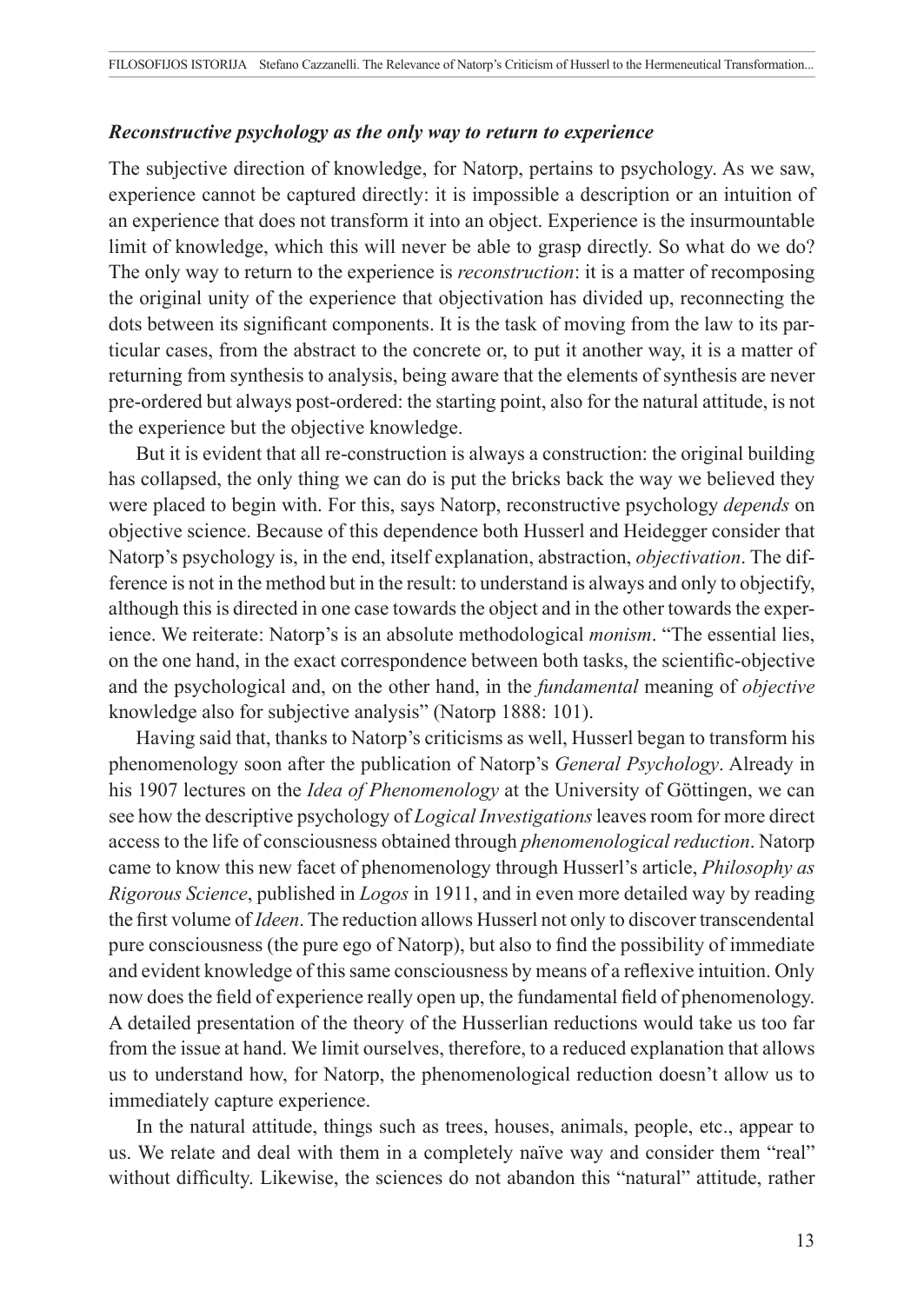they determine what is given immediately in a more objective way. Because of this, the scientist tells us that "colours do not exist" and that in reality there are only different wavelengths that reach our retinas. However:

In the phenomenological attitude in essential universality we *prevent the effecting* [*Vollzug*] of all such cogitative positings, i.e., we 'parenthesize' the positings effected; for our new inquiries we do not 'participate in these positings.' Instead of living *in* them, instead of effecting *them*, we effect [*vollziehen*] acts of *reflection* directed to them; and we seize upon them themselves as the *absolute* being which they are. We are now living completely in such acts of the second degree, acts the datum of which is the infinite field of absolute mental processes – the fundamental *field of phenomenology* (Husserl 1976: 94-95/114).

For Husserl, both the experience of pure consciousness and this same consciousness are now given to us in an absolute way. Thanks to the reduction, consciousness is given absolutely as the residue of reduction, what remains after parenthesizing all the thetic acts of the natural attitude. And for Natorp? Absolutely not. A *science* of consciousness, a *knowledge* of consciousness implies cognitive acts that are always and only objectifying acts, which inevitably stop the flow of consciousness and transform the original layer into a mere substitute: "acts and intentions are always directed to 'objects'. Therefore, if the reflexive act no longer addresses the transcendent objects, but rather the acts by means of which these same objects are placed, then it *makes* some objects of these same acts [...] The flow in its flow is something different to what he [Husserl] captures and establishes in reflection" (Natorp 1917/18: 237).

Once again, the radical difference between Marburg Neo-Kantianism and phenomenology with regard to the status of reflection, that is, reflective intuition, is presented. Husserl tried to save the cognitive legitimacy of the reflection in paragraph 79 of *Ideen*. What reflection offers us within the phenomenological reduction is pure givenness whose evidence is perfect:

He who also says: I doubt the cognitive signification of reflection, asserts a countersense. For as he declares his doubt, he reflects, and setting down this statement as valid presupposes that reflection actually and without doubt (*scl.* for the cases present) *has* the cognitive value doubted, that it does *not* change the relation to something objective, that the reflectionally unmodified mental process does *not* forfeit its essence in the transition to reflection (Husserl 1976: 155/186).

This "Socratic" proof of the validity of reflection did not convince Natorp however. For the Neo-Kantian, Husserl's argument revealed only the hypothetical value of the reflection, that is, its being a simple starting point for a science of consciousness that will inevitably have to proceed inductively, that is, reconstructively: "The argumentation [of Husserl] is completely correct but it merely confirms that the validity of knowledge of reflection is a *presupposition*, a *hypothesis*. Of course, it is a *necessary* hypothesis that, however, like all hypotheses, will have to *demonstrate* its legitimacy *in its execution* [*Durchführung*]" (Natorp 1917/18: 240).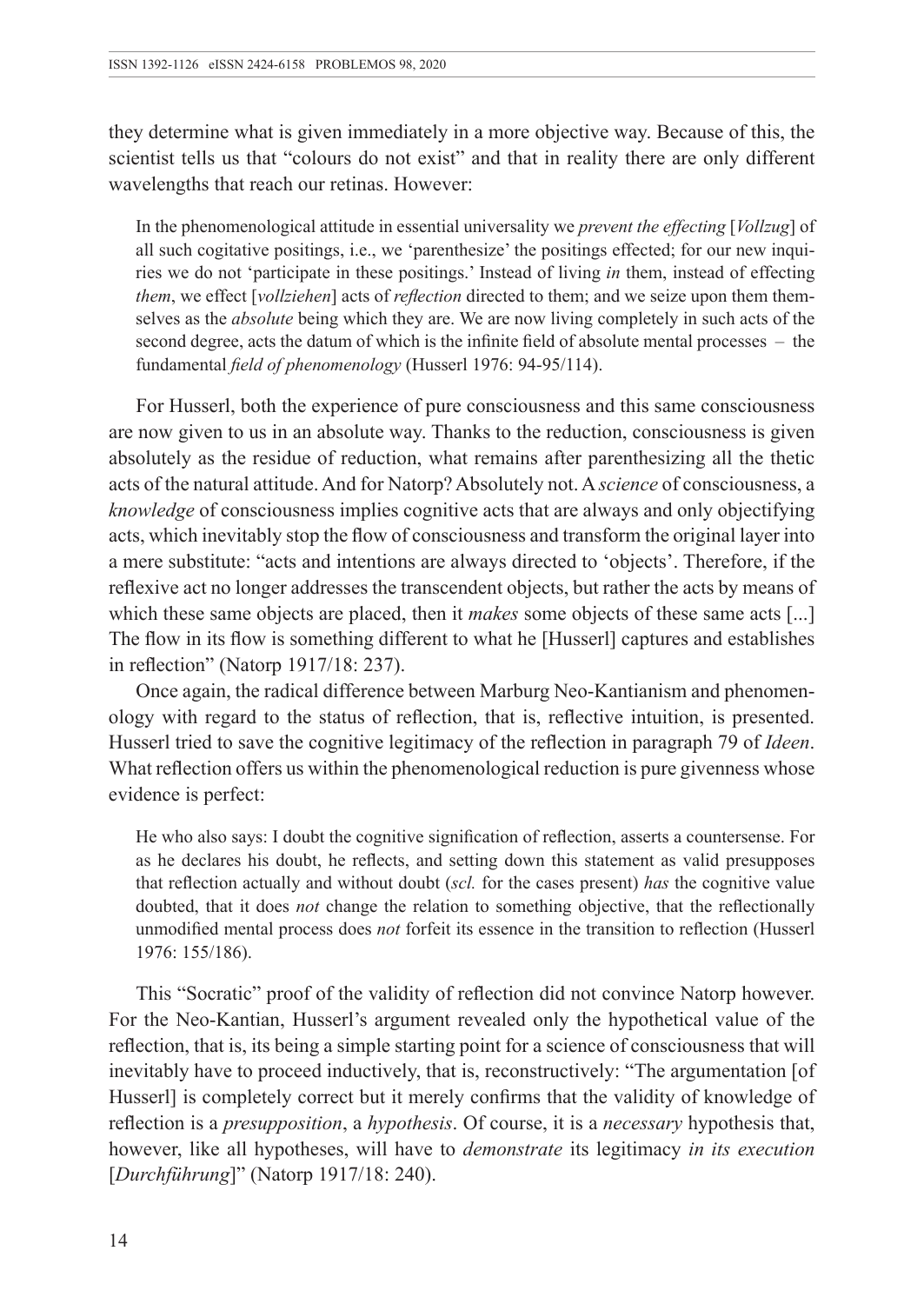# **Heidegger's Criticism of Natorp**

Defending phenomenology against Natorp's criticism forced Heidegger to find an alternative means of accessing factical life. This was extremely difficult because the Neo-Kantian seemed to have completely closed the door to a pure understanding of experience: life, in its original flow, is lost forever and no description, reflection or intuition allows us to access it. We can only reconstruct the original experience by inverting the objectifying, immediate way of understanding to the subjective and mediated way of psychology. So now, how can we reconstruct what is lost? Which model should we use to rebuild the meaningful ties that characterised the flow of experience? A builder who wants to restore a building that has collapsed to its original splendour will have architectural plans of the building at his disposal. But this is precisely what Natorp seems to refute in advance; in other words, a prior giving of the original that can be adopted a posteriori as a model for reconstruction. The behaviour of psychology will inevitably, therefore, be blind and we can never know if what we have reconstructed truly coincides with the original. The reconstruction is fundamentally a concealed new construction. Every "lost paradise" is lost forever. And as we state above, Heidegger thinks that all reconstructive psychology is logification, theoretical thinking which uses the same measure as objectivation: explanation according to concepts. Every intuition is already thought; access to the flow of experience is emphatically prohibited to all theoretical thinking: to live is not to think and to think is not to live.

What we find interesting about Heidegger's response to Natorp is that Heidegger accepts and shares the belief that it is impossible for theoretical thinking to attain the dimension of factical life. However, he radically rejects the reduction of all thought and understanding to a theoretical understanding and, therefore, the reduction of philosophy to objectifying thought. For Heidegger, Natorp's absolutization of the theoretical was the most radical approach since Hegel. Natorp takes theoretical thinking to its furthest limits and, in this sense, can be seen as the nemesis of Heidegger, who attempted to explore all the cracks in pre-theoretical understanding. Natorp's approach is "in the most extreme opposite end with regard to the one which is supposed to be attained in these considerations. As much as it is furthest removed – in our sense: far from the origin and depraved – it radically and intensely searches in its sense for the 'origin'" (Heidegger 1993: 96/76).

## *The Path to Pre-Theoretical Life: Intuition and Expression*

How can the barrier of the theoretical be pierced? Is it possible to demonstrate, or even simply to show, the possibility of attaining a pre-theoretical horizon? The only tool that can break the barrier of the theoretical is intuition: it is the access route to the pure givenness of phenomena, to phenomena "as they give themselves". Clearly, it is a matter of recovering the validity of the Husserlian principle of all principles against Natorpian subsumption of intuition in thought. "That Husserl speaks of a *principle* of principles, of something that precedes all principles, in regard to which no theory can lead us astray, already shows (although Husserl does not explicitly say so) that it does not have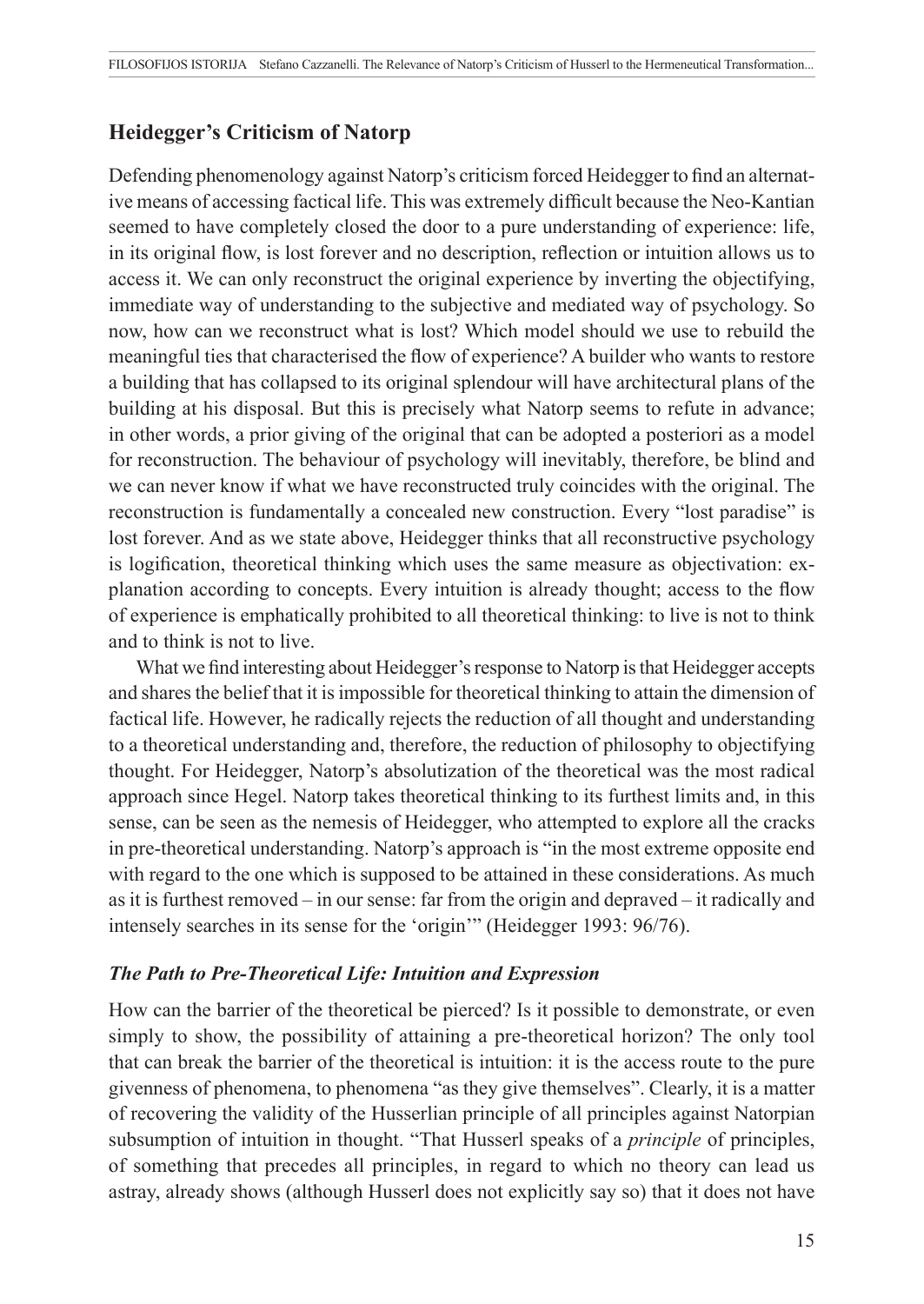a theoretical character" (Heidegger 1999: 109-110/92). This passage is fundamental for offering a glimpse of the way in which Heidegger reinterpreted phenomenology: it is not merely a question of describing phenomena, of the science of things themselves. Defining it in this way means opening up the possibility of understanding it as a theoretical science – as Natorp did – in which, therefore, intuition is an objectifying act. This is why Heidegger often speaks of the "basic phenomenological attitude" [*phänomenologische Grundhaltung*]: phenomenology, that is, philosophy, is first of all a matter of attitude towards what appears, a way of approaching phenomena. This attitude, inasmuch as it is brought together in a theoretical way, loses all the force of newness and phenomenology becomes simply descriptive psychology, subjective-objective logic and, consequently, transcendental critical philosophy according to its different schools. In other words, the key to understanding the status of phenomenology is found in the sense of actualization and relating [*Vollzugs- und Bezugssinn*] with which we turn to what appears. Only to the extent that we know how to preserve these situations' sense-relations from their theoretical interpretation will it be possible to understand the true meaning of phenomenology and, therefore, of phenomenological intuition. Heidegger asserts: "If the ultimate – I do not say the 'systematic'– sense-relations [*Sinnbezüge*] that converge in a concrete concept of phenomenological philosophy that organically grows out of the sense of the phenomenological basic posture are missing, then the problems do not come to a full resolution and the perspectives of positive philosophizing itself remain concealed" (Heidegger 1993: 7/4).

Only now can we understand why Heidegger defines the original intuition as a "*sympathy with life", an accompaniment of life itself, a concordance of life with itself; in short, a pre-theoretical act. "The empowering experiencing of living experience that takes itself along is the understanding intuition, the hermeneutical intuition, the originary phenomenological back-and-forth formation [...] from which all theoretical objectivation, indeed every transcendent positing, falls out" (Heidegger 1999: 117/99).*

Having saved intuition, so to speak, the same is now done with expression. Natorp's criticism, in fact, concerns not only the moment of access to something given, but also that of its determination. For him, all forms of expression, including the pre-scientific, are always and only theoretical. All language is objectifying and this is fundamentally because all consciousness is always and only object-positing. Returning legitimacy to a pre-theoretical saying means opening the space of understanding factical life: only by virtue of this type of expression is it possible, in fact, to preserve the motility of life without corrupting it with theoretical concepts. Now the problem is to reveal pre-theoretical concepts. Heidegger achieves this by means of a masterful explanation of the formality that he developed in his first university course in 1919, and is, in our opinion, a milestone of his *Denkweg* that opened the path to the fundamental tool of hermeneutical phenomenology: formal indication.

According to Natorp, when we say "the dress is white and gold" we are using terms like "dress", "white" and "gold" that have a general meaning in the sense of genus commonality. My act of meaning is already a theoretical mentioning and the fulfilment of the meaning will be, therefore, an object positing. In other words, speaking is already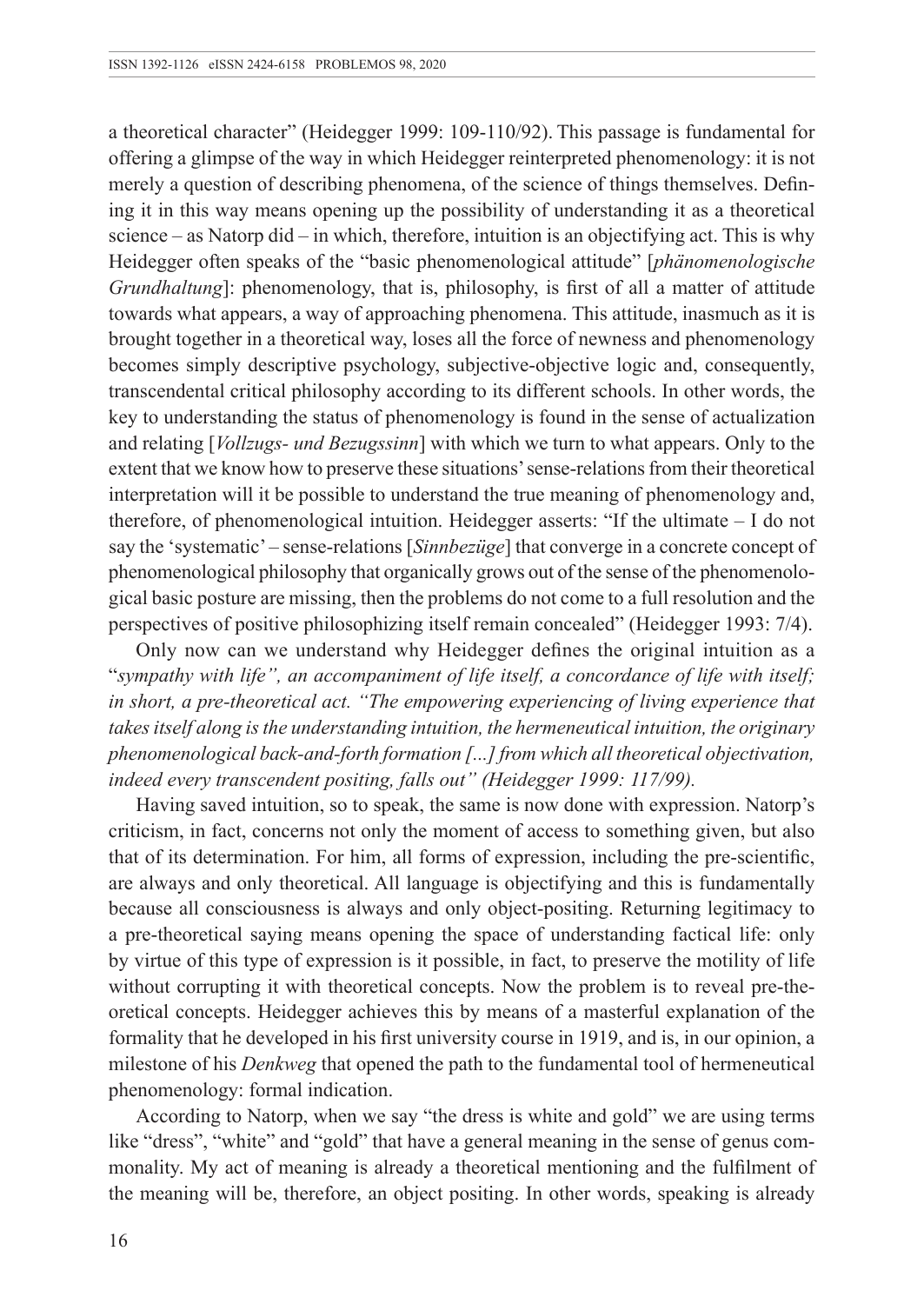theoretical thinking, a categorizing activity. When we affirm "experience is given to consciousness *immediately*", our statement denies what it means inasmuch as it introduces a theoretical mediation. Meaning is to generalise, subsume what appears in the genus and species chains and, therefore, the highest generalization, the culmination of theoretical activity, coincides with the objectivation of experience in the "something in general". To return to our example, if we highlight the theorizing contained in the proposition "the dress is white and gold" we could say "white is a colour", "colour is a sensible quality", "the sensible quality is the result of specific oscillations of light", "light is made up of photons" and so on until the formal proposition "photons, or quanta of energy, are something in general". This means that, for Natorp, the implicit tendency in all significance is the identity principle by which "x is something", that is, A=A, and this applies to every act of meaning, be it pre-scientific, objective scientific or psychological. The culmination of reconstructive psychology, in other words, the recomposition of experience based on objective abstractions, also has as its end point the same formal principle:

The end of subjective direction will be an ultimately abstract proposition – like Fichte's proposition A=A – that has to be understood in an absolutely general way insofar as it contains the seed, the potential, of everything (the most general is also the richest from the point of view of potential) (Natorp 1912: 223).

Objectivation and subjectivation meet finally in the pure formality of the principle of identity. All meaning is a generalization whose ultimate goal is the theoretical formality of "something in general".

Natorp breaks down the Husserlian difference between generalization and formalization (Husserl 1976: 26-27/26-27). Heidegger, on the other hand, not only restores it, but also surpasses it by demonstrating the need for a pre-theoretical motivation for formal theorization. In this way the giving itself will be preserved from its unilateral reduction to the theoretical realm: saying that something "is given" may mean something different from an empty formality as interpreted by Natorp. For the Neo-Kantian, in fact, saying "colour is something in general" or "colour is given" is fundamentally the same, the only difference being that the phenomenon is assumed in objective-abstract terms in the first case and in subjective-concrete terms in the second, relating the colour to the subject. Both, however, are formal theorizations.

What is the fundamental difference between generalization and formalization for Heidegger and Husserl? In the chain of levels of theorization, generalization is linked to the direction of abstraction so that higher levels can be predicated of the lower levels but not vice versa. In our example, I can assign the predicate "be a sensible quality" to everything that precedes these levels of abstraction but not, obviously, to what follows: affirming "the photon is a sensible quality" or "the something in general is a sensible quality" are false sentences. Formalization, on the contrary, is completely free and can be moved freely along the abstractive chain, so that any level can be its motivation. Therefore, while the theorization of generalization follows and is necessarily dependant on the abstractive process, formal theorization is free. Heidegger specifies this difference in three points: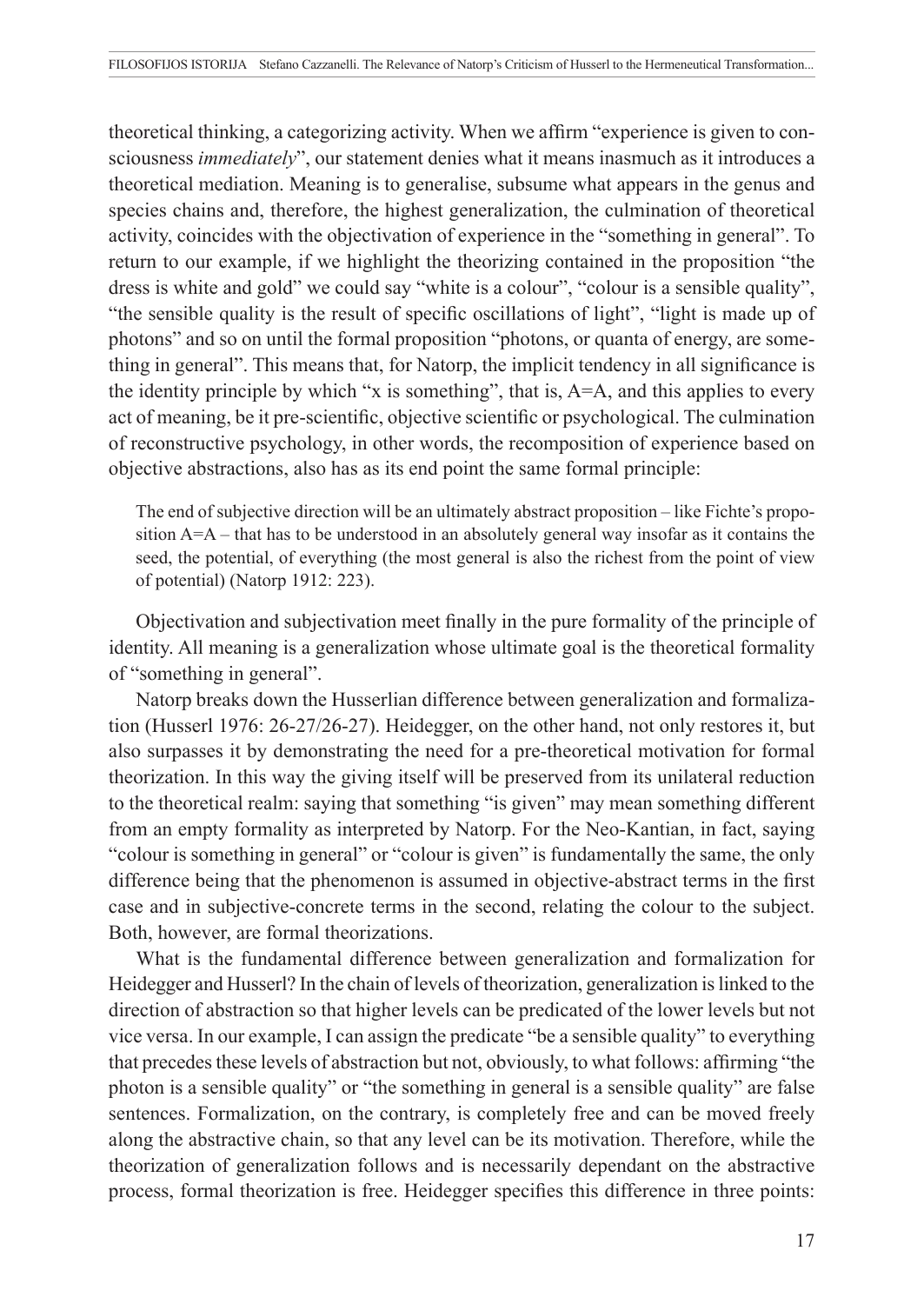"1) The motivation for formal theorization must be *qualitatively* different; accordingly 2) it does not belong in the sequence of steps of the specific levels of de-vivification; accordingly 3) formal theorization is then also not the pinnacle, the highest point in the de-vivification process" (Heidegger 1999: 114/96). The conclusion of these three points is the recognition of two different types of theoretical significance: the generalization of genus *is not the same* as formal theorization.

When we say "colour is something in general" we are not necessarily performing an act with the same quality as when we say "colour is a sensible quality". The two acts coincide qualitatively if the first proposition is assumed – like Natorp – as the last step of the abstractive process; they do not coincide if the "something in general" dissociates itself from the chain of generalization. In this latter case "the meaning of 'something' is just 'the experienceable as such'" (Heidegger 1999: 115/97). We could do the same with givenness: its purely formal meaning coincides with that of phenomenon and can be attributed to everything in general: everything I can experience must appear, *soviel Sein*, *soviel Schein* and, we would add, *soviel Gegeben-sein*.

If the motivation for formal theorization is not in the chain of generalization, where can it be found? We know that for Heidegger the root of the theoretical is found in the pre-theoretical and in fact the process of generalization coincides with the passage of the immediate experience of the world to its steady de-vivification in the theoretical. We could therefore affirm that the motivation of generalization is found in the factical experience of the environment [*Umwelt*]: it is the living significance of this that motivates its possible theoretical objectivation in mere things. But this same environmental significance cannot also be the motivation of formal theorization, which would contradict what we have just stated: that generalization and formalization are two different types of the theoretical and, therefore, do not have the same motivation or the same origin.

Heidegger's answer is this: the something in general

is much more the index for the highest potentiality of life. Its meaning resides in the fullness of life itself, and implies that this still has no genuine worldly characterization, but that the motivation for such quite probably is living in life. It is the "*not yet*", i.e. not yet broken out into genuine life, it is the essentially *pre-worldly* (Heidegger 1999: 115/97).

Everything, pre-theoretical life included, can be considered as "something in general", "something given", and this is possible thanks to the fact that life can be "recovered" from its being in the world bewildered by daily routine or analysing the scientific world. Life can "go back on itself", observe itself, reflect on itself – as Husserl would say – without this meaning an objectivation or de-vivification of life and of its world. On the contrary, it is the highest potentiality of life in the sense that it is the moment when life becomes completely transparent. It is the moment of philosophy, of the basic phenomenological attitude, in which all the sense-relations of our situations, of our being in the authentic or inauthentic world, become crystal clear, available to our understanding. This availability can be performed in different ways, one of which, fittingly, is the theoretical-objective attitude [*theoretische Einstellung*], but knowing that this is not the only, nor most im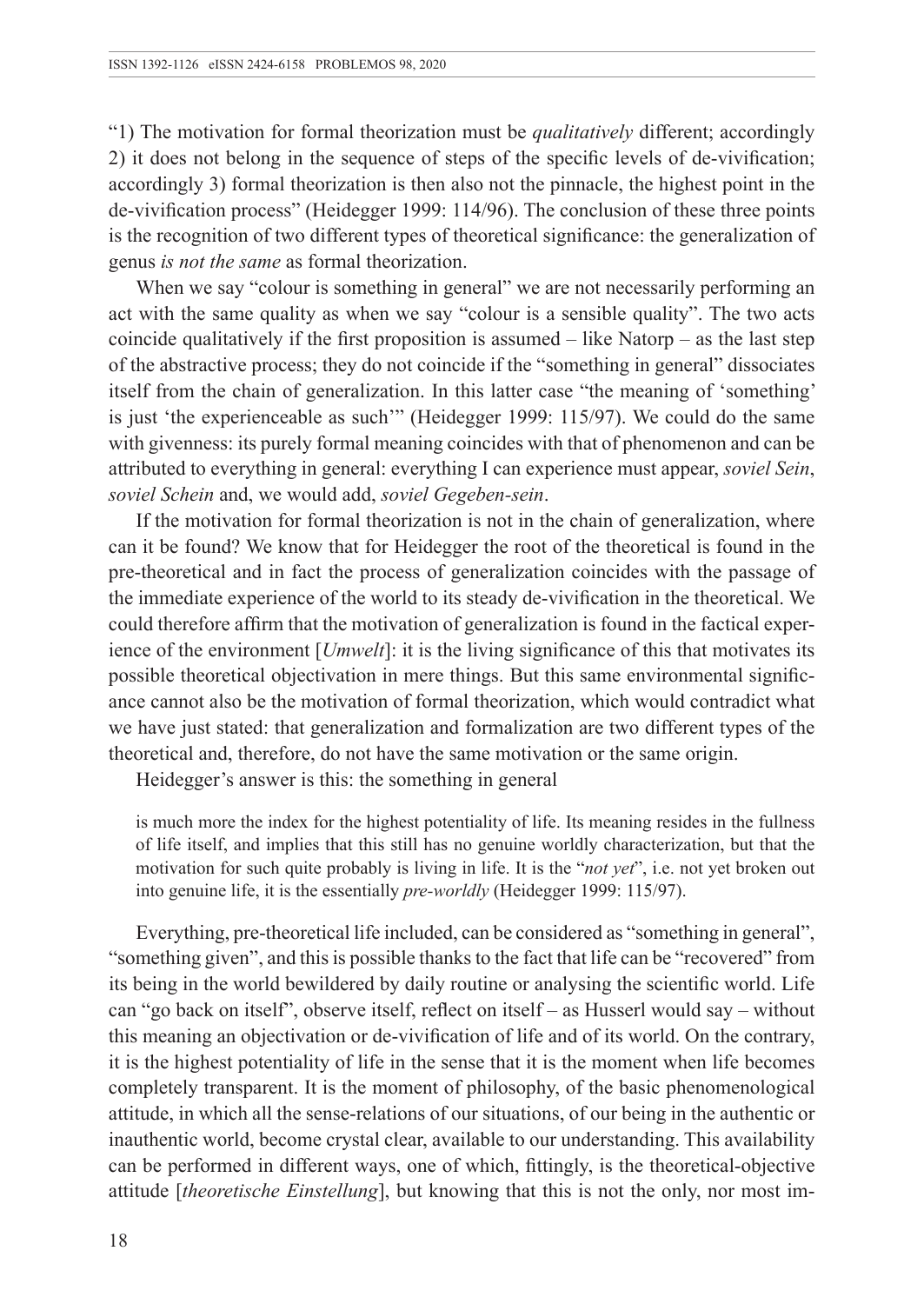portantly the original, way: "Seen *in this way*, from the pre-worldly, understood from life in and for itself, the formally objective is no longer a *re*-cept [*Rück-griff*] but already a *con*-cept [*Be-griff*]" (Heidegger, 1999: 116/98). The German wordplay is untranslatable but the idea that Heidegger wants to express is that Natorp's theoretical concept does not achieve its objective: it is not a return to the original, but a conceptualization of it in devitalizing theoretical terms. Only the hermeneutical intuition and the formal indication can unfold the range of experience in all their sense-relations. The transparency provided by the pre-theoretical intuition of the principle of all principles can be expressed through the formal indication, which allows us to preserve our formal concepts from its theoretical-objective performance; in other words, it will allow us to overcome Natorp's criticisms.

Our linguistic expressions are absolutely not already theoretical thinking. When I say "the dress is white and gold", I am not climbing the Porphyrian tree, matching genera with species, but I am expressing what immediately comes to me in a completely pre-theoretical way. It is only after being *surprised when the same dress appears to be "blue and black" to others*7 that I begin to think theoretically and the dress and colours will appear as a simple presence [*Vorhanden]*: <sup>8</sup> "Signification therefore, linguistic expression, does not need to be theoretical or even object-specific, but is primordially living and experiential, whether *pre-worldly or worldly" (Heidegger 1999: 116-117/98)*. Heidegger, deepening Husserl's distinction between generalization and formalization, preserves the pre-theoretical expressiveness of language and gives back to philosophy the potential discernment and understanding of the original horizon of factical life. And the opportunity for the elaboration of philosophical language in a non-theoretical key was also provided by Natorp's criticisms of phenomenology.

#### **References**

Cohen, H., 1871. *Kants Theorie der Erfahrung*, Berlin: Ferd. Dümmler.

- Heidegger, M., 1967. *Sein und Zeit*, Tübingen: Max Niemeyer [*Being and Time*, trans. J. Macquarrie and E. Robinson, Oxford: Basil Blackwell, 1985].
- Heidegger, M., 1993. *Phänomenologie der Anschauung und des Ausdrucks. Theorie der philosophischen Begriffsbildung* (*Gesamtausgabe* 59), ed. C. Strube, Frankfurt am Main: Vittorio Klostermann [*Phenomenology of Intuition and Expression. Theory of Philosophical Concept Formation*, trans. T. Colony, London and New York: Continuum, 2010].
- Heidegger, M., 1999. *Zur Bestimmung der Philosophie* (*Gesamtausgabe* 56/57), ed. B. Heimbüchel, Frankfurt am Main: Vittorio Klostermann [*Towards the Definition of Philosophy*, trans. T. Sadler, London and New Brunswick: The Athlone Press, 2000].
- Husserl, E., 1968. *Logische Untersuchungen*. Band II.1. Tübingen: Max Niemeyer [*Logical Investigations*. Volume II. Trans. J. N. Findlay, London and New York: Routledge, 2001].
- Husserl, E., 1976. *Ideen zu einer reinen Phänomenologie und phänomenologischen Philosophie* (*Husserliana*  III/1), ed. K. Schuhmann, Den Haag: M. Nijhoff [*Ideas Pertaining to a Pure Phenomenology and to a Phenomenological Philosophy*. First Book. Trans. F. Kersten, The Hague: M. Nijhoff, 1982].

<sup>7</sup> This is a phenomenon that really happened in February 2015 and that had an immediate global impact, thanks to the new media.<br><sup>8</sup> "In conspicuousness, obstrusiveness, and obstinacy, that which is ready-to-hand loses its readiness-to-hand in

a certain way" (Heidegger 1967: 74/104).